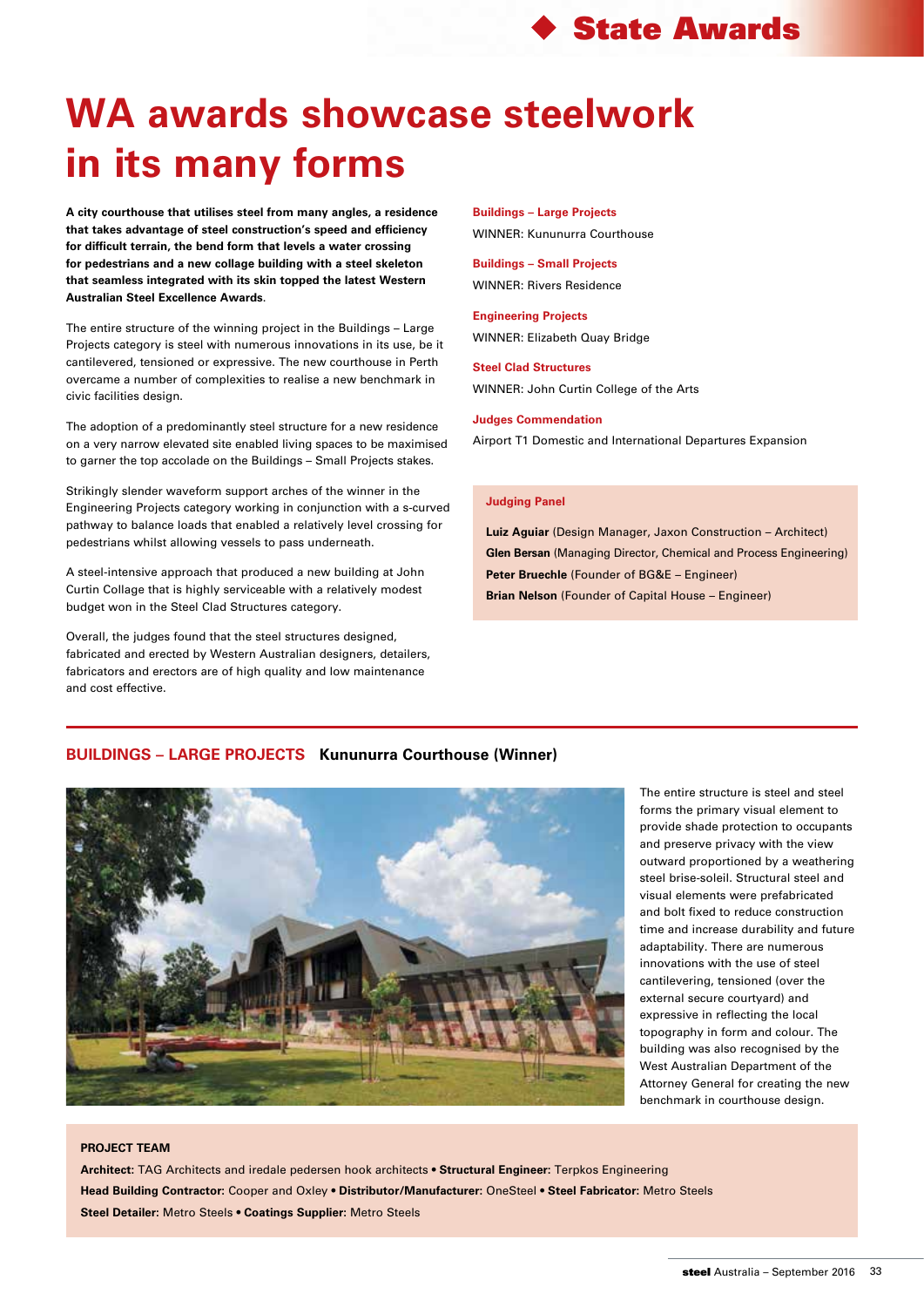## **Buildings – Small Projects Rivers Residence (Winner)**



This residence is located with an 8.95 metre frontage near Monument Hill in Fremantle. The original brief required a modest house to capture the full potential of the elevated site with each room or space to have a discrete identity. The building is fluid in form, achieved through a steel structural skeleton that the judges found offers a surprising sense of flexibility with the adoption of a steel structure for this building on a very narrow site being a clever choice highlighting the advantages of steel construction for sites with difficult access and uneven terrain and efficiencies in speed of erection and off-site fabrication. Its pedestrian entry is sheltered under a dramatic cantilevered glass box made possible through the use of a steel cantilever creating a porch.

#### **PROJECT TEAM**

**Architect:** The Buchan Group – Perth • **Structural Engineer:** Burdett & Associates **• Head Building Contractor:** Owner Builder – Malcolm Rivers • **Distributor/Manufacturer:** Fielders Australia • **Steel Fabricator:** Parise Steel Fabrications • **Steel Detailer:** Davies Drafting **Coatings Supplier:** BlueScope Steel • **Metal Building Contractor:** D&L Feature Waals and Ceilings

## **Engineering Projects Elizabeth Quay Pedestrian Bridge (Winner)**



Overcoming a challenging constrained site, the slender 110m bridge allows for vessels to pass underneath whilst providing a relatively level crossing which allows for continuous movement around the Quay. The 'S' curve path of the bridge deck is counter-balanced by outward leaning arches which support the bridge by cables on only one side, creating a unique bridge form. The stiffness- and strength-to-weight ratios of the steel elements were the key to achieving the slenderness to which our client aspired. The adoption of a structural steel solution enabled work to progress on multiple fronts through the offsite fabrication of the primary structure, freeing up considerable space on the constrained site and improving the site safety.

#### **PROJECT TEAM**

**Architect:** Arup • **Structural Engineer:** Arup • **Head Building Contractor:** CPB Contractors **Distributor/Manufacturer:** BlueScope • **Steel Fabricator:** Civmec • **Steel Detailer:** Civmec • **Coatings Supplier:** International Paint **Metal Building Contractor:** Phillips Engineering